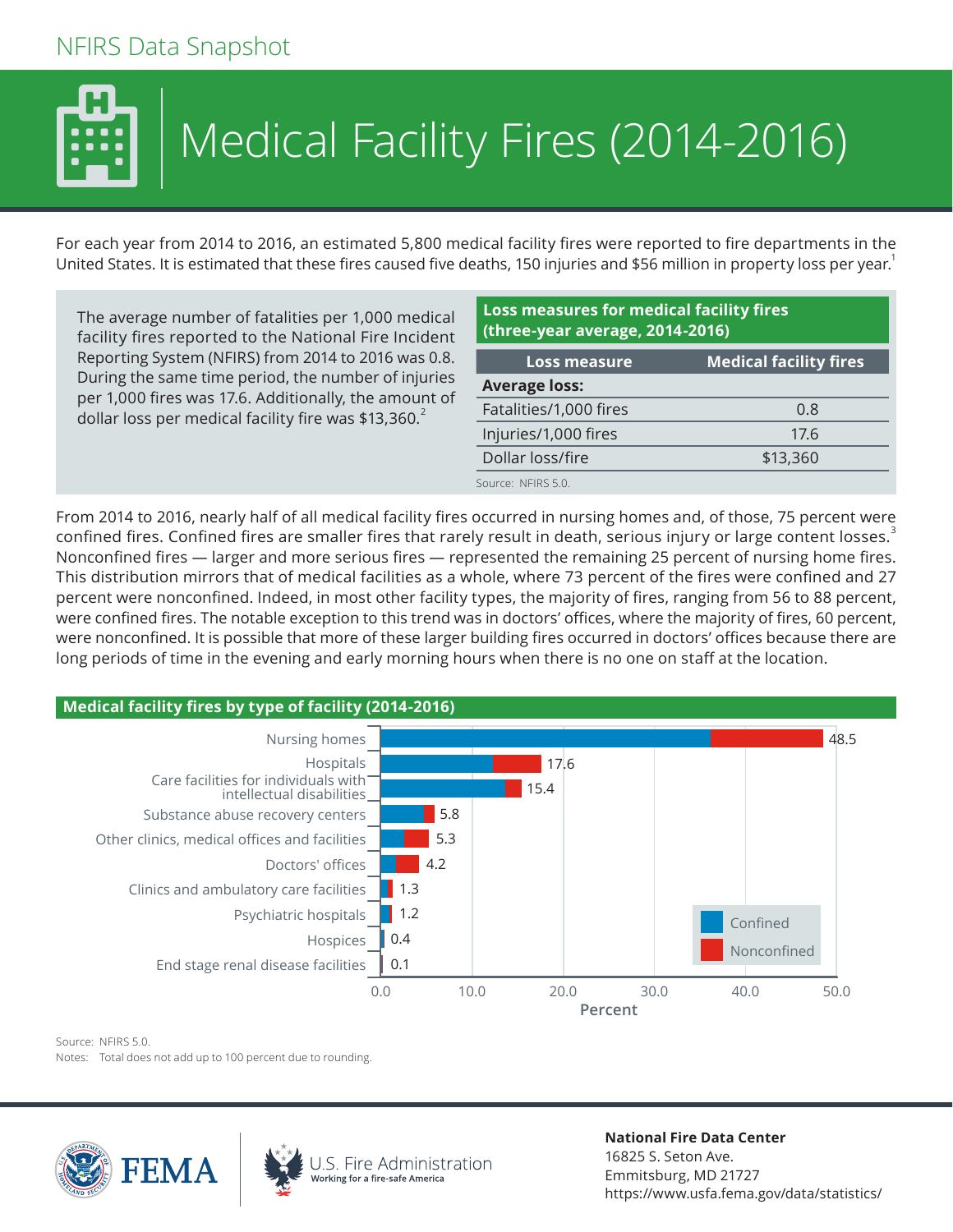Medical facility fires occurred most frequently during the mid-to-late morning as well as the late afternoon and early evening hours, peaking from 4 to 5 p.m. at 8 percent. These periods of high fire incidence coincide with meal preparation times in hospitals and nursing homes.







The leading causes of all medical facility fires were: cooking (71 percent), appliances (5 percent), heating (5 percent) and electrical malfunction (5 percent). While cooking was the leading cause of medical facility fires overall, it only accounted for 6 percent of the nonconfined medical facility fires. At 21 percent, "appliances" was the leading cause category of nonconfined fires, followed by electrical malfunction (18 percent), intentional actions (9 percent), heating (7 percent), other unintentional or careless actions (7 percent), and other heat (7 percent).

Of the medical facility fires, 81 percent were limited to the object of origin. Only 5 percent extended beyond the room of origin.